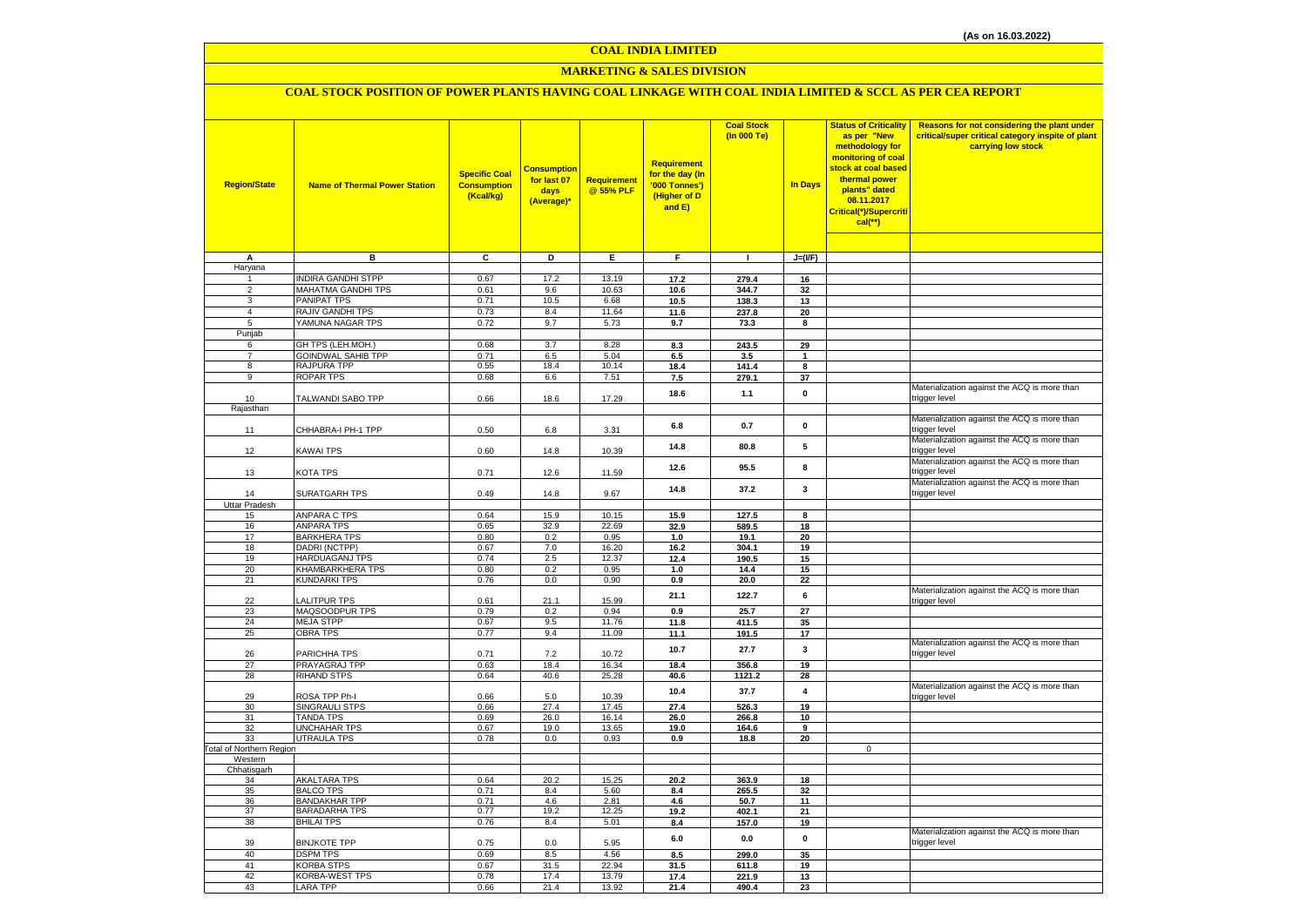# **COAL INDIA LIMITED**

# **MARKETING & SALES DIVISION**

# **COAL STOCK POSITION OF POWER PLANTS HAVING COAL LINKAGE WITH COAL INDIA LIMITED & SCCL AS PER CEA REPORT**

| <b>Region/State</b>                        | <b>Name of Thermal Power Station</b>         | <b>Specific Coal</b><br><b>Consumption</b><br>(Kcal/kg) | <u>Consumption</u><br>for last 07<br>days<br>(Average)* | Requirement<br>@ 55% PLF | Requirement<br>for the day (In<br>'000 Tonnes')<br>(Higher of D<br>and E) | <b>Coal Stock</b><br>(In 000 Te) | <b>In Days</b>                | <b>Status of Criticality</b><br>as per "New<br>methodology for<br>monitoring of coal<br>stock at coal based<br>thermal power<br>plants" dated<br>08.11.2017<br>Critical(*)/Supercriti<br>$cal$ (**) | Reasons for not considering the plant under<br>critical/super critical category inspite of plant<br>carrying low stock |
|--------------------------------------------|----------------------------------------------|---------------------------------------------------------|---------------------------------------------------------|--------------------------|---------------------------------------------------------------------------|----------------------------------|-------------------------------|-----------------------------------------------------------------------------------------------------------------------------------------------------------------------------------------------------|------------------------------------------------------------------------------------------------------------------------|
| Α                                          | в                                            | c                                                       | Þ                                                       | Е                        | $\overline{F}$                                                            | $\mathbf{I}$                     | $J=(I/F)$                     |                                                                                                                                                                                                     |                                                                                                                        |
| 44                                         | NAWAPARA TPP                                 | 0.79                                                    | 3.7                                                     | 6.28                     | 6.3                                                                       | 16.6                             | 3                             |                                                                                                                                                                                                     | Materialization against the ACQ is more than<br>trigger level                                                          |
| 45                                         | PATHADI TPP                                  | 0.65                                                    | 8.6                                                     | 5.18                     | 8.6                                                                       | 137.2                            | 16                            |                                                                                                                                                                                                     |                                                                                                                        |
| 46                                         | <b>SIPAT STPS</b>                            | 0.68                                                    | 35.7                                                    | 26.62                    | 35.7                                                                      | 675.1                            | 19                            |                                                                                                                                                                                                     |                                                                                                                        |
| 47                                         | <b>TAMNAR TPP</b>                            | 0.84                                                    | 32.4                                                    | 26.52                    | 32.4                                                                      | 150.2                            | 5                             |                                                                                                                                                                                                     | Materialization against the ACQ is more than<br>trigger level<br>Materialization against the ACQ is more than          |
| 48<br>Gujarat                              | UCHPINDA TPP                                 | 0.75                                                    | 23.2                                                    | 14.22                    | 23.2                                                                      | 145.7                            | 6                             |                                                                                                                                                                                                     | trigger level                                                                                                          |
|                                            |                                              |                                                         |                                                         |                          |                                                                           |                                  |                               |                                                                                                                                                                                                     | Materialization against the ACQ is more than                                                                           |
| 49<br>50                                   | GANDHI NAGAR TPS<br>SABARMATI (D-F STATIONS) | 0.69<br>0.57                                            | 8.5<br>3.6                                              | 5.71<br>2.74             | 8.5<br>3.6                                                                | 40.8<br>26.1                     | 5<br>$\overline{7}$           |                                                                                                                                                                                                     | trigger level                                                                                                          |
|                                            |                                              |                                                         |                                                         |                          |                                                                           |                                  |                               |                                                                                                                                                                                                     | Materialization against the ACQ is more than                                                                           |
| 51                                         | UKAI TPS                                     | 0.67                                                    | 12.5                                                    | 9.85                     | 12.5                                                                      | 45.8                             | $\overline{\mathbf{4}}$       |                                                                                                                                                                                                     | trigger level<br>Materialization against the ACQ is more than                                                          |
| 52                                         | <b>WANAKBORI TPS</b>                         | 0.67                                                    | 22.9                                                    | 20.22                    | 22.9                                                                      | 58.6                             | 3                             |                                                                                                                                                                                                     | trigger level                                                                                                          |
| Madhya Pradesh<br>53                       | AMARKANTAK EXT TPS                           | 0.65                                                    | 3.0                                                     | 1.80                     | 3.0                                                                       | 32.7                             |                               |                                                                                                                                                                                                     |                                                                                                                        |
| 54                                         | <b>ANUPPUR TPP</b>                           | 0.65                                                    | 19.3                                                    | 10.31                    | 19.3                                                                      | 295.0                            | 11<br>15                      |                                                                                                                                                                                                     |                                                                                                                        |
| 55                                         | <b>BINA TPS</b>                              | 0.74                                                    | 8.2                                                     | 4.88                     | 8.2                                                                       | 76.6                             | 9                             |                                                                                                                                                                                                     |                                                                                                                        |
| 56                                         | <b>GADARWARA TPP</b>                         | 0.66                                                    | 21.5                                                    | 13.93                    | 21.5                                                                      | 82.2                             | $\overline{4}$                |                                                                                                                                                                                                     | Materialization against the ACQ is more than<br>trigger level                                                          |
| 57                                         | <b>KHARGONE STPP</b>                         | 0.60                                                    | 18.6                                                    | 10.45                    | 18.6                                                                      | 59.3                             | $\mathbf{3}$                  |                                                                                                                                                                                                     |                                                                                                                        |
| 58                                         | <b>SANJAY GANDHI TPS</b>                     | 0.82                                                    | 20.3                                                    | 14.57                    | 20.3                                                                      | 109.9                            | 5                             |                                                                                                                                                                                                     | Non payment of dues<br>Non Payment of Dues                                                                             |
| 59<br>60                                   | SATPURA TPS<br>SEIONI TPP                    | 0.67<br>0.64                                            | 7.4<br>8.0                                              | 11.79<br>5.06            | 11.8                                                                      | 27.0<br>180.6                    | $\overline{\mathbf{2}}$<br>23 |                                                                                                                                                                                                     |                                                                                                                        |
| 61                                         | SHREE SINGAJI TPP                            | 0.71                                                    | 26.8                                                    | 23.50                    | 8.0<br>26.8                                                               | 64.6                             | $\mathbf{2}$                  |                                                                                                                                                                                                     | Non Payment of Dues                                                                                                    |
| 62                                         | <b>VINDHYACHAL STPS</b>                      | 0.69                                                    | 63.1                                                    | 43.60                    | 63.1                                                                      | 1542.4                           | 24                            |                                                                                                                                                                                                     |                                                                                                                        |
| Maharashtra                                |                                              |                                                         |                                                         |                          |                                                                           |                                  |                               |                                                                                                                                                                                                     |                                                                                                                        |
| 63                                         | <b>AMRAVATI TPS</b>                          | 0.62                                                    | 16.0                                                    | 11.07                    | 16.0                                                                      | 37.9                             | $\mathbf{2}$                  |                                                                                                                                                                                                     | Materialization against the ACQ is more than<br>trigger level                                                          |
| 64                                         | <b>BHUSAWAL TPS</b>                          | 0.72                                                    | 12.4                                                    | 11.44                    | 12.4                                                                      | 65.1                             | 5                             |                                                                                                                                                                                                     | Non payment of dues                                                                                                    |
| 65                                         | <b>BUTIBORI TPP</b>                          | 0.67                                                    | 0.0                                                     | 5.31                     | 5.3                                                                       | 59.7                             | 11                            |                                                                                                                                                                                                     |                                                                                                                        |
| 66                                         | CHANDRAPUR(MAHARASHTRA) STPS                 | 0.78                                                    | 43.7                                                    | 30.17                    | 43.7                                                                      | 354.3                            | 8                             |                                                                                                                                                                                                     | Non payment of dues                                                                                                    |
| 67                                         | DAHANU TPS                                   | 0.62                                                    | $5.0$                                                   | 4.09                     | $5.0\,$                                                                   | 42.9                             | 9                             |                                                                                                                                                                                                     | Materialization against the ACQ is more than<br>trigger level                                                          |
| 68                                         | DHARIWAL TPP                                 | 0.67                                                    | 8.5                                                     | 5.34                     | 8.5                                                                       | 25.4                             | 3                             |                                                                                                                                                                                                     | Materialization against the ACQ is more than<br>rigger level                                                           |
| 69                                         | <b>GMR WARORA TPS</b>                        | 0.67                                                    | 8.2                                                     | 5.29                     | 8.2                                                                       | 9.0                              | 1                             |                                                                                                                                                                                                     | Materialization against the ACQ is more than<br>rigger level                                                           |
| 70                                         | KHAPARKHEDA TPS                              | 0.89                                                    | 21.5                                                    | 15.72                    | 21.5                                                                      | 217.9                            | 10                            |                                                                                                                                                                                                     | Non payment of dues                                                                                                    |
| 71<br>$\overline{72}$                      | <b>KORADI TPS</b><br><b>MAUDA TPS</b>        | 0.76<br>0.70                                            | 29.2<br>26.6                                            | 22.08<br>21.29           | 29.2                                                                      | 72.4                             | $\mathbf{2}$<br>11            |                                                                                                                                                                                                     |                                                                                                                        |
| 73                                         | <b>NASIK TPS</b>                             | 0.81                                                    | 5.6                                                     | 6.72                     | 26.6<br>6.7                                                               | 295.0<br>20.8                    | 3                             |                                                                                                                                                                                                     | Non payment of dues                                                                                                    |
| 74                                         | <b>PARAS TPS</b>                             | 0.74                                                    | 7.1                                                     | 4.90                     | 7.1                                                                       | 10.9                             | $\overline{\mathbf{2}}$       |                                                                                                                                                                                                     | Non payment of dues                                                                                                    |
| 75                                         | PARLI TPS                                    | 0.67                                                    | 8.4                                                     | 6.65                     | 8.4                                                                       | 20.2                             | $\overline{\mathbf{2}}$       |                                                                                                                                                                                                     | Non payment of dues                                                                                                    |
| 76                                         | <b>SOLAPUR STPS</b>                          | 0.56                                                    | 17.1                                                    | 9.73                     | 17.1                                                                      | 125.2                            | $\overline{7}$                |                                                                                                                                                                                                     |                                                                                                                        |
| 77                                         | <b>TIRORA TPS</b>                            | 0.66                                                    | 46.5                                                    | 28.73                    | 46.5                                                                      | 133.7                            | 3                             |                                                                                                                                                                                                     | Materialization against the ACQ is more than<br>trigger level                                                          |
| 78                                         | WARDHA WARORA TPP                            | 0.66                                                    | 2.8                                                     | 4.71                     | 4.7                                                                       | 159.0                            | 34                            |                                                                                                                                                                                                     |                                                                                                                        |
| <b>Total of Western Region</b><br>Southern |                                              |                                                         |                                                         |                          |                                                                           |                                  |                               | $\mathbf 0$                                                                                                                                                                                         |                                                                                                                        |
| Andhra Pradesh                             |                                              |                                                         |                                                         |                          |                                                                           |                                  |                               |                                                                                                                                                                                                     |                                                                                                                        |
| 79                                         | DAMODARAM SANJEEVAIAH TPS                    | 0.66                                                    | 13.3                                                    | 13.85                    | 13.8                                                                      | 23.8                             | $\mathbf{2}$                  |                                                                                                                                                                                                     | Materialization against the ACQ is more than<br>rigger level                                                           |
| 80                                         | Dr. N.TATA RAO TPS                           | 0.77                                                    | 28.6                                                    | 17.90                    | 28.6                                                                      | 54.5                             | $\overline{2}$                |                                                                                                                                                                                                     | Materialization against the ACQ is more than<br>trigger level                                                          |
| 81                                         | PAINAMPURAM TPP                              | 0.59                                                    | 18.1                                                    | 10.21                    | 18.1                                                                      | 103.1                            | 6                             |                                                                                                                                                                                                     |                                                                                                                        |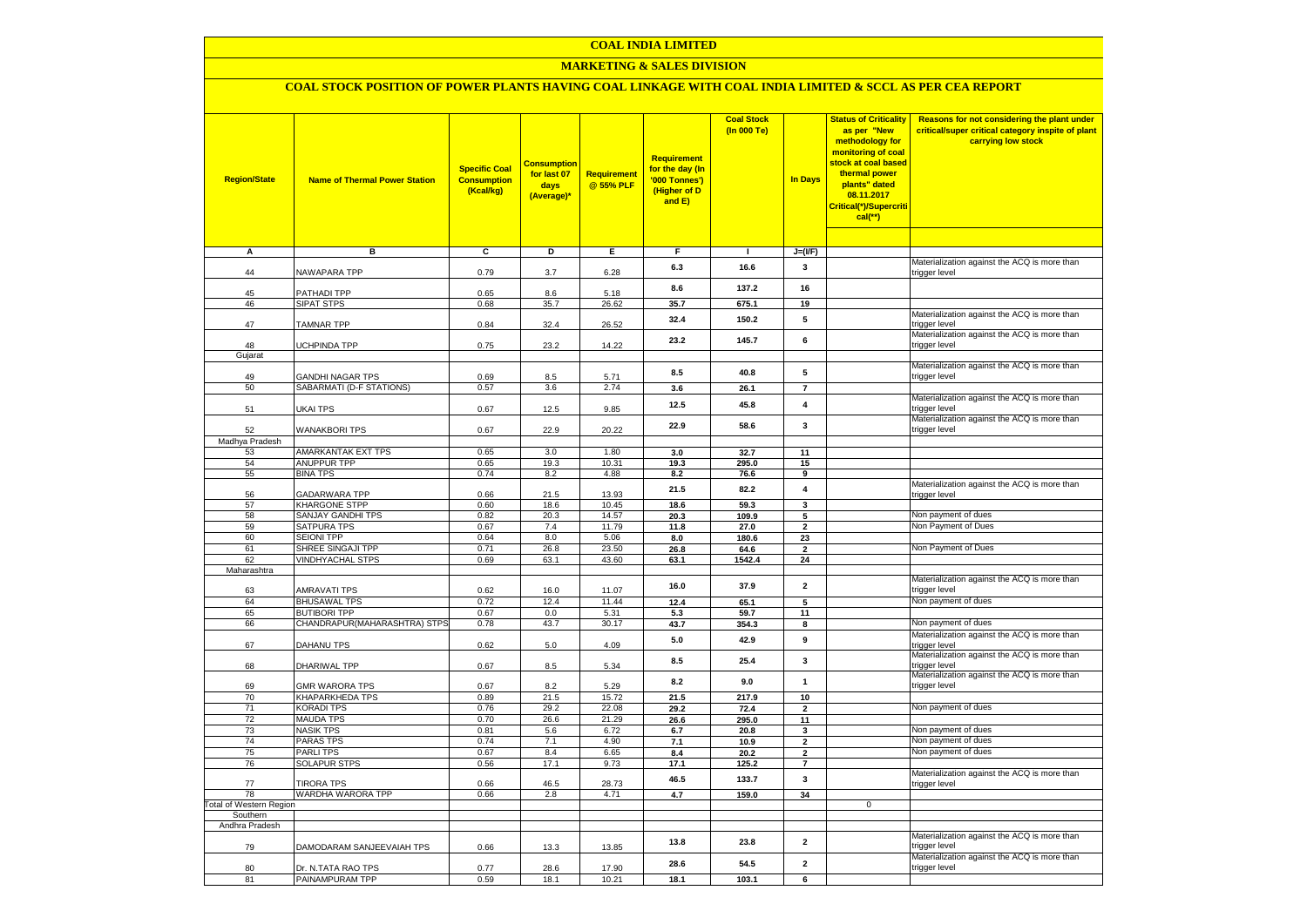# **COAL INDIA LIMITED**

# **MARKETING & SALES DIVISION**

# **COAL STOCK POSITION OF POWER PLANTS HAVING COAL LINKAGE WITH COAL INDIA LIMITED & SCCL AS PER CEA REPORT**

| <b>Region/State</b>             | <b>Name of Thermal Power Station</b>             | <b>Specific Coal</b><br><b>Consumption</b><br>(Kcal/kg) | <b>Consumption</b><br>for last 07<br>days<br>(Average)* | Requirement<br>@ 55% PLF | <b>Requirement</b><br>for the day (In<br>'000 Tonnes')<br>(Higher of D<br>and E) | <b>Coal Stock</b><br>(In 000 Te) | <b>In Days</b>       | <b>Status of Criticality</b><br>as per "New<br>methodology for<br>monitoring of coal<br>stock at coal based<br>thermal power<br>plants" dated<br>08.11.2017<br>Critical(*)/Supercriti<br>cal(**) | Reasons for not considering the plant under<br>critical/super critical category inspite of plant<br>carrying low stock |
|---------------------------------|--------------------------------------------------|---------------------------------------------------------|---------------------------------------------------------|--------------------------|----------------------------------------------------------------------------------|----------------------------------|----------------------|--------------------------------------------------------------------------------------------------------------------------------------------------------------------------------------------------|------------------------------------------------------------------------------------------------------------------------|
| $\overline{A}$                  | в                                                | c                                                       | Þ                                                       | E                        | F                                                                                | $\mathbf{L}$                     | $J=(I/F)$            |                                                                                                                                                                                                  |                                                                                                                        |
|                                 |                                                  |                                                         |                                                         |                          |                                                                                  |                                  |                      |                                                                                                                                                                                                  | Materialization against the ACQ is more than                                                                           |
| 82                              | RAYALASEEMA TPS                                  | 0.76                                                    | 20.4                                                    | 16.60                    | 20.4                                                                             | 65.4                             | 3                    |                                                                                                                                                                                                  | trigger level                                                                                                          |
| 83                              | <b>SIMHADRI</b>                                  | 0.78                                                    | 34.0                                                    | 20.54                    | 34.0                                                                             | 288.6                            | 8                    |                                                                                                                                                                                                  |                                                                                                                        |
| 84                              | <b>SGPL TPP</b>                                  | 0.53                                                    | 14.8                                                    | 9.26                     | 14.8                                                                             | 21.0                             | 1                    |                                                                                                                                                                                                  | Materialization against the ACQ is more than<br>trigger level                                                          |
| 85                              | <b>VIZAG TPP</b>                                 | 0.67                                                    | 0.0                                                     | 9.20                     | 9.2                                                                              | 20.6                             | $\mathbf{2}$         |                                                                                                                                                                                                  |                                                                                                                        |
| Karnataka                       |                                                  |                                                         |                                                         |                          |                                                                                  |                                  |                      |                                                                                                                                                                                                  |                                                                                                                        |
|                                 |                                                  |                                                         |                                                         |                          | 14.2                                                                             | 47.8                             | $\mathbf{3}$         |                                                                                                                                                                                                  | Materialization against the ACQ is more than                                                                           |
| 86                              | <b>BELLARY TPS</b>                               | 0.63                                                    | 12.7                                                    | 14.23                    |                                                                                  |                                  |                      |                                                                                                                                                                                                  | trigger level                                                                                                          |
| 87                              | <b>KUDGI STPP</b>                                | 0.63                                                    | 23.4                                                    | 19.90                    | 23.4                                                                             | 114.6                            | 5                    |                                                                                                                                                                                                  | Materialization against the ACQ is more than<br>trigger level                                                          |
| 88                              | RAICHUR TPS                                      | 0.66                                                    | 16.0                                                    | 14.98                    | 16.0                                                                             | 27.2                             | $\mathbf{2}$         |                                                                                                                                                                                                  | Materialization against the ACQ is more than<br>trigger level                                                          |
|                                 |                                                  |                                                         |                                                         |                          | 14.7                                                                             | 16.4                             | $\mathbf{1}$         |                                                                                                                                                                                                  | Materialization against the ACQ is more than                                                                           |
| 89                              | YERMARUS TPP                                     | 0.62                                                    | 14.7                                                    | 13.09                    |                                                                                  |                                  |                      |                                                                                                                                                                                                  | trigger level                                                                                                          |
| <b>Tamil Nadu</b>               |                                                  |                                                         |                                                         |                          |                                                                                  |                                  |                      |                                                                                                                                                                                                  |                                                                                                                        |
| 90                              | <b>METTUR TPS</b>                                | 0.81                                                    | 6.4                                                     | 8.98                     | 9.0                                                                              | 15.5                             | $\mathbf{2}$         |                                                                                                                                                                                                  | Materialization against the ACQ is more than<br>trigger level                                                          |
|                                 |                                                  |                                                         |                                                         |                          |                                                                                  |                                  |                      |                                                                                                                                                                                                  | Materialization against the ACQ is more than                                                                           |
| 91                              | METTUR TPS - II                                  | 0.78                                                    | 6.3                                                     | 6.16                     | 6.3                                                                              | 17.0                             | 3                    |                                                                                                                                                                                                  | trigger level                                                                                                          |
|                                 |                                                  |                                                         |                                                         |                          | 26.1                                                                             | 106.9                            | $\overline{4}$       |                                                                                                                                                                                                  | Materialization against the ACQ is more than                                                                           |
| 92                              | NORTH CHENNAI TPS                                | 0.82                                                    | 26.1                                                    | 19.78                    |                                                                                  |                                  |                      |                                                                                                                                                                                                  | trigger level<br>Materialization against the ACQ is more than                                                          |
| 93                              | <b>TUTICORIN TPS</b>                             | 0.96                                                    | 7.9                                                     | 13.31                    | 13.3                                                                             | 36.3                             | 3                    |                                                                                                                                                                                                  | trigger level                                                                                                          |
| 94                              | <b>VALLUR TPP</b>                                | 0.72                                                    | 22.6                                                    | 14.26                    | 22.6                                                                             | 155.5                            | $\overline{7}$       |                                                                                                                                                                                                  |                                                                                                                        |
| Telangana                       |                                                  |                                                         |                                                         |                          |                                                                                  |                                  |                      |                                                                                                                                                                                                  |                                                                                                                        |
| 95                              | <b>BHADRADRI TPP</b>                             | 0.69                                                    | 13.5                                                    | 9.83                     | 13.5                                                                             | 98.8                             | $\overline{7}$       |                                                                                                                                                                                                  |                                                                                                                        |
| 96<br>97                        | KAKATIYA TPS                                     | 0.57<br>0.64                                            | 14.5                                                    | 8.33                     | 14.5                                                                             | 146.9<br>91.9                    | 10<br>$\overline{7}$ |                                                                                                                                                                                                  |                                                                                                                        |
| 98                              | KOTHAGUDEM TPS (NEW)<br>KOTHAGUDEM TPS (STAGE-7) | 0.50                                                    | 13.2<br>9.4                                             | 8.46<br>5.23             | 13.2<br>9.4                                                                      | 103.3                            | 11                   |                                                                                                                                                                                                  |                                                                                                                        |
| 99                              | <b>RAMAGUNDEM STPS</b>                           | 0.62                                                    | 27.6                                                    | 21.33                    | 27.6                                                                             | 315.9                            | 11                   |                                                                                                                                                                                                  |                                                                                                                        |
| 100                             | RAMAGUNDEM-B TPS                                 | 0.77                                                    | 0.8                                                     | 0.64                     | 0.8                                                                              | 7.2                              | 9                    |                                                                                                                                                                                                  |                                                                                                                        |
| 101                             | SINGARENI TPP                                    | 0.58                                                    | 16.5                                                    | 9.12                     | 16.5                                                                             | 96.8                             | 6                    |                                                                                                                                                                                                  |                                                                                                                        |
| <b>Total of Southern Region</b> |                                                  |                                                         |                                                         |                          |                                                                                  |                                  |                      | $\mathbf 0$                                                                                                                                                                                      |                                                                                                                        |
| Eastern                         |                                                  |                                                         |                                                         |                          |                                                                                  |                                  |                      |                                                                                                                                                                                                  |                                                                                                                        |
| Bihar<br>102                    | <b>BARAUNI TPS</b>                               | 0.63                                                    | 3.2                                                     | 5.90                     | 5.9                                                                              | 141.9                            | 24                   |                                                                                                                                                                                                  |                                                                                                                        |
| 103                             | <b>BARHI</b>                                     | 0.67                                                    | 8.5                                                     | 5.84                     | 8.5                                                                              | 158.3                            | 19                   |                                                                                                                                                                                                  |                                                                                                                        |
| 104                             | <b>BARH II</b>                                   | 0.67                                                    | 17.0                                                    | 11.67                    | 17.0                                                                             | 316.7                            | 19                   |                                                                                                                                                                                                  |                                                                                                                        |
| 105                             | KAHALGAON TPS                                    | 0.80                                                    | 27.7                                                    | 24.62                    | 27.7                                                                             | 132.7                            | 5                    |                                                                                                                                                                                                  | Materialization against the ACQ is more than<br>trigger level                                                          |
| 106                             | MUZAFFARPUR TPS                                  | 0.77                                                    | 5.7                                                     | 3.95                     | 5.7                                                                              | 58.2                             | 10                   |                                                                                                                                                                                                  | Materialization against the ACQ is more than<br>trigger level                                                          |
| 107                             | NABINAGAR STPP                                   | 0.58                                                    | 18.9                                                    | 10.14                    | 18.9                                                                             | 316.7                            | 17                   |                                                                                                                                                                                                  |                                                                                                                        |
| 108                             | NABINAGAR TPP                                    | 0.69                                                    | 16.9                                                    | 9.06                     | 16.9                                                                             | 104.9                            | 6                    |                                                                                                                                                                                                  |                                                                                                                        |
| Jharkhand                       |                                                  |                                                         |                                                         |                          |                                                                                  |                                  |                      |                                                                                                                                                                                                  |                                                                                                                        |
| 109                             | BOKARO TPS `A` EXP                               | 0.57                                                    | 6.4                                                     | 3.78                     | 6.4                                                                              | 176.6                            | 28                   |                                                                                                                                                                                                  |                                                                                                                        |
| 110<br>111                      | CHANDRAPURA(DVC) TPS<br><b>JOJOBERA TPS</b>      | 0.61<br>0.69                                            | 7.0<br>3.1                                              | 4.06<br>2.18             | 7.0<br>3.1                                                                       | 145.9<br>79.3                    | 21<br>25             |                                                                                                                                                                                                  |                                                                                                                        |
| 112                             | <b>KODARMA TPP</b>                               | 0.62                                                    | 12.6                                                    | 8.23                     | 12.6                                                                             | 145.6                            | 12                   |                                                                                                                                                                                                  |                                                                                                                        |
|                                 |                                                  |                                                         |                                                         |                          |                                                                                  |                                  |                      |                                                                                                                                                                                                  | Materialization against the ACQ is more than                                                                           |
| 113                             | MAHADEV PRASAD STPP                              | 0.70                                                    | 8.6                                                     | 5.01                     | 8.6                                                                              | 23.1                             | 3                    |                                                                                                                                                                                                  | rigger level                                                                                                           |
| 114                             | <b>MAITHON RB TPP</b>                            | 0.64                                                    | 6.6                                                     | 8.89                     | 8.9                                                                              | 286.1                            | 32                   |                                                                                                                                                                                                  |                                                                                                                        |
| 115                             | TENUGHAT TPS                                     | 0.75                                                    | $5.2\,$                                                 | 4.16                     | 5.2                                                                              | 45.4                             | 9                    |                                                                                                                                                                                                  | Materialization against the ACQ is more than<br>trigger level                                                          |
| Odisha                          |                                                  |                                                         |                                                         |                          |                                                                                  |                                  |                      |                                                                                                                                                                                                  |                                                                                                                        |
| 116                             | <b>DARLIPALI STPS</b>                            | 0.71                                                    | 26.1                                                    | 14.95                    | 26.1                                                                             | 423.6                            | 16                   |                                                                                                                                                                                                  |                                                                                                                        |
| 117<br>118                      | <b>DERANG TPP</b><br><b>IB VALLEY TPS</b>        | 0.70<br>0.83                                            | 17.4<br>26.4                                            | 11.10<br>19.16           | 17.4                                                                             | 1160.1                           | 67<br>11             |                                                                                                                                                                                                  |                                                                                                                        |
|                                 |                                                  |                                                         |                                                         |                          | 26.4                                                                             | 288.6                            |                      |                                                                                                                                                                                                  | Materialization against the ACQ is more than                                                                           |
| 119                             | KAMALANGA TPS                                    | 0.72                                                    | 13.9                                                    | 10.02                    | 13.9                                                                             | 131.3                            | 9                    |                                                                                                                                                                                                  | trigger level                                                                                                          |